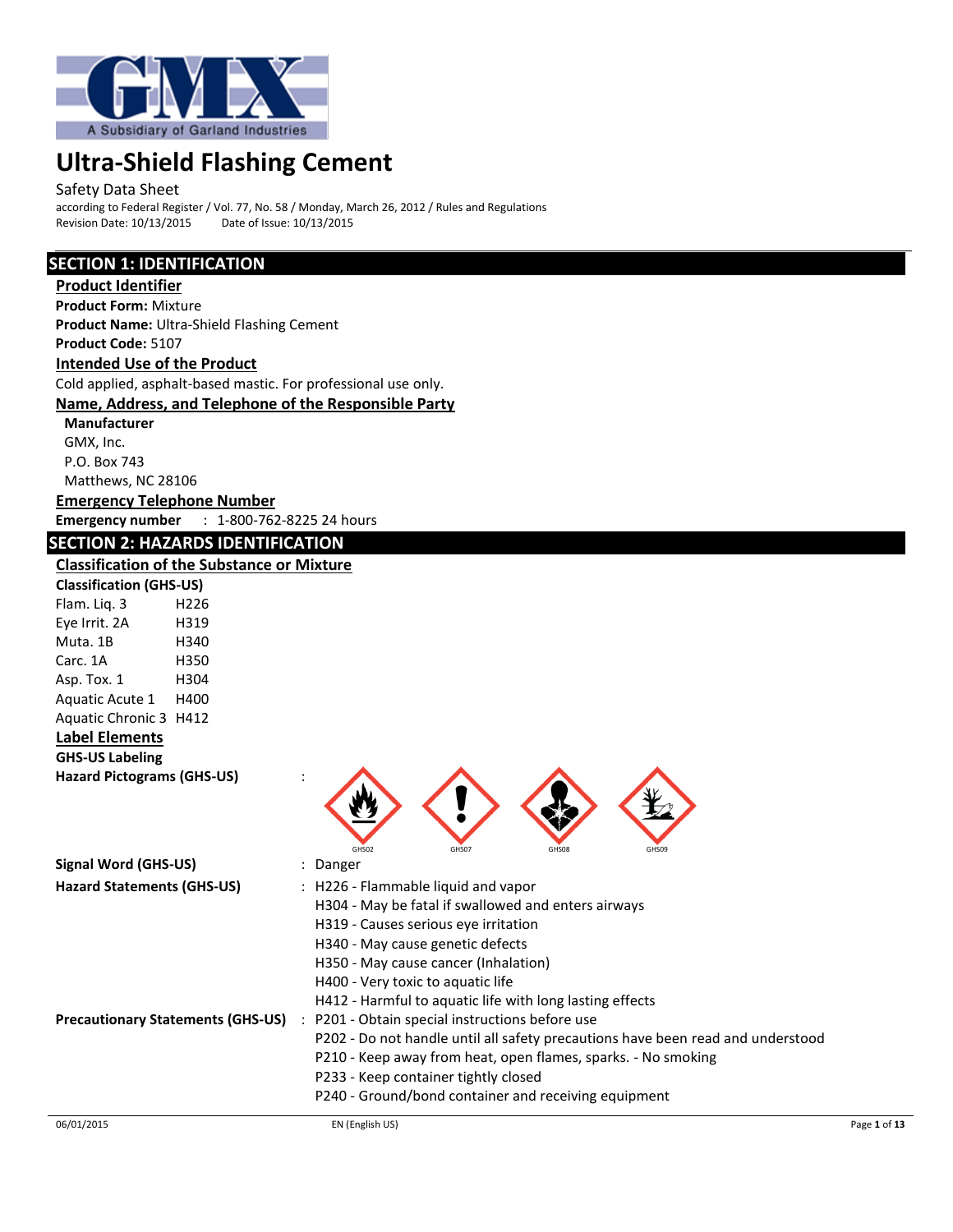Safety Data Sheet

according to Federal Register / Vol. 77, No. 58 / Monday, March 26, 2012 / Rules and Regulations

Revision Date: 05/13/2015 Date of Issue: 10/13/2015

P241 - Use explosion-proof electrical, lighting, ventilating equipment P242 - Use only non-sparking tools P243 - Take precautionary measures against static discharge P264 - Wash exposed areas. thoroughly after handling P273 - Avoid release to the environment P280 - Wear eye protection, protective gloves, protective clothing P301+P310 - IF SWALLOWED: Immediately call a POISON CENTER or doctor/physician P303+P361+P353 - IF ON SKIN (or hair): Remove/Take off immediately all contaminated clothing. Rinse skin with water/shower P305+P351+P338 - If in eyes: Rinse cautiously with water for several minutes. Remove contact lenses, if present and easy to do. Continue rinsing P308+P313 - If exposed or concerned: Get medical advice/attention P331 - If swallowed, do NOT induce vomiting P337+P313 - If eye irritation persists: Get medical advice/attention P370+P378 - In case of fire: Use appropriate media to extinguish P391 - Collect spillage P403+P235 - Store in a well-ventilated place. Keep cool P405 - Store locked up P501 - Dispose of contents/container according to local, regional, national, and international regulations

### **Other Hazards**

**Other Hazards Not Contributing to the Classification**: Contains a small amount of hydrogen sulfide. Hydrogen sulfide is a fatal, and highly flammable gas with a rotten egg odor that quickly causes odor fatigue. Heating of this product and storage under elevated temperatures or over long periods of time may release higher amounts of hydrogen sulfide. Hydrogen sulfide is also an asphyxiant.

### **Unknown Acute Toxicity (GHS-US)**

<2% of the mixture consists of ingredients of unknown acute toxicity.

### **SECTION 3: COMPOSITION/INFORMATION ON INGREDIENTS**

| <b>Mixture</b>            |                           |           |                                         |
|---------------------------|---------------------------|-----------|-----------------------------------------|
| <b>Name</b>               | <b>Product identifier</b> | % (w/w)   | <b>Classification (GHS-US)</b>          |
| Asphalt                   | (CAS No) 8052-42-4        | $30 - 60$ | Flam. Liq. 2, H225                      |
|                           |                           |           | Eye Irrit. 2A, H319                     |
|                           |                           |           | Carc. 2, H351                           |
| Stoddard solvent          | (CAS No) 8052-41-3        | $10 - 17$ | Flam. Liq. 3, H226                      |
|                           |                           |           | Muta. 1B, H340                          |
|                           |                           |           | Carc. 1B, H350                          |
|                           |                           |           | Asp. Tox. 1, H304                       |
|                           |                           |           | Aquatic Acute 1, H400                   |
|                           |                           |           | Aquatic Chronic 2, H411                 |
| Attapulgite               | (CAS No) 12174-11-7       | $10 - 17$ | Carc. 2, H351                           |
| Cellulose                 | (CAS No) 9004-34-6        | $1 - 5$   | Comb. Dust                              |
| Hydrogen sulfide          | (CAS No) 7783-06-4        | $1 - 2$   | Flam. Gas 1, H220                       |
|                           |                           |           | Liquefied gas, H280                     |
|                           |                           |           | Acute Tox. 2 (Inhalation: gas), H330    |
|                           |                           |           | Eye Irrit. 2A, H319                     |
|                           |                           |           | <b>STOT SE 1, H370</b>                  |
|                           |                           |           | Aquatic Acute 1, H400                   |
|                           |                           |           | Aquatic Chronic 1, H410                 |
| Benzene, 1,2,4-trimethyl- | (CAS No) 95-63-6          | $1 - 2$   | Flam. Liq. 3, H226                      |
|                           |                           |           | Acute Tox. 4 (Inhalation: vapour), H332 |
|                           |                           |           | Skin Irrit. 2, H315                     |
|                           |                           |           | Eye Irrit. 2A, H319                     |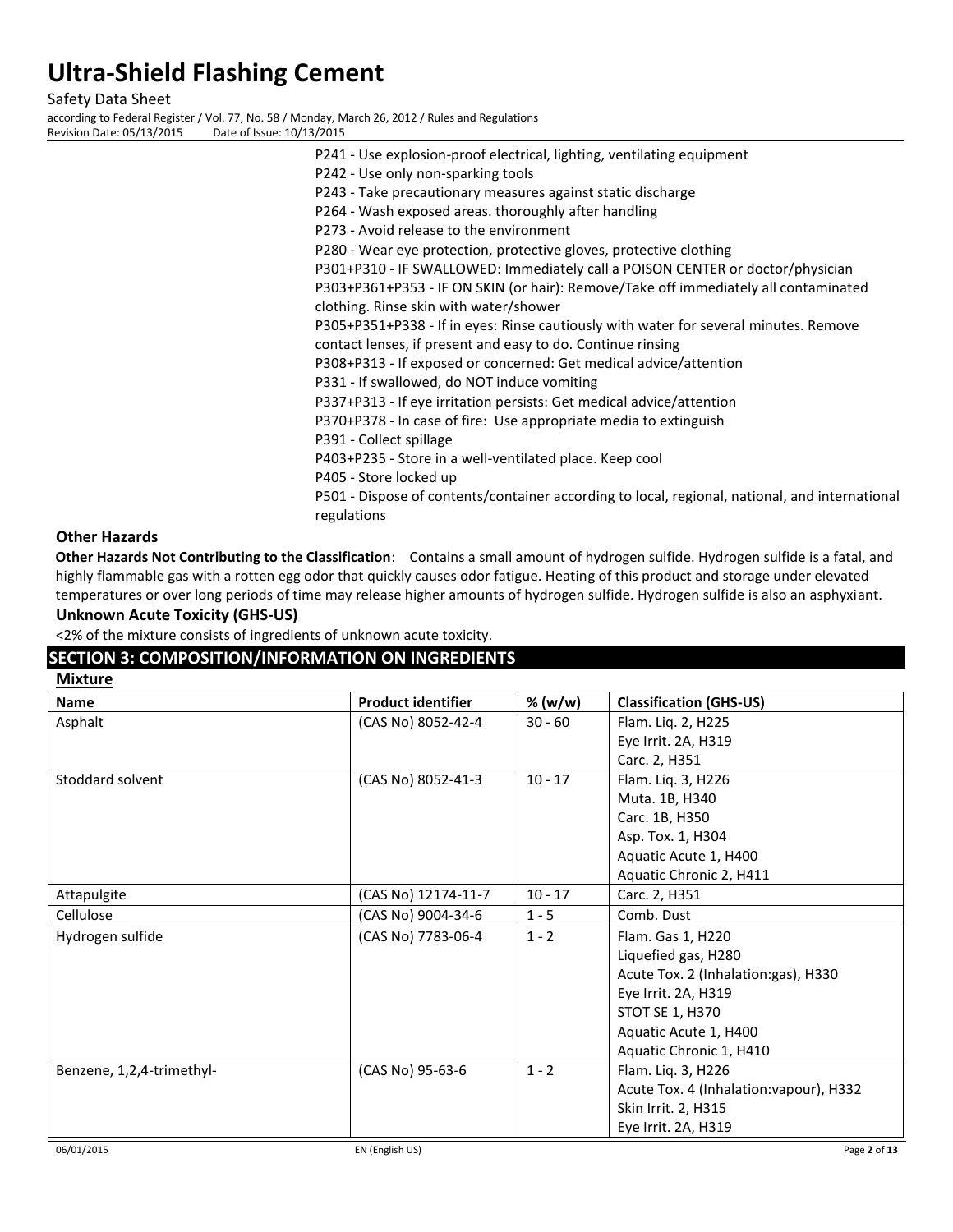Safety Data Sheet

according to Federal Register / Vol. 77, No. 58 / Monday, March 26, 2012 / Rules and Regulations Revision Date: 05/13/2015 Date of Issue: 10/13/2015

|                                |                     |             | Carc. 2, H351                           |
|--------------------------------|---------------------|-------------|-----------------------------------------|
|                                |                     |             | <b>STOT SE 3, H335</b>                  |
|                                |                     |             | Asp. Tox. 1, H304                       |
|                                |                     |             | Aquatic Acute 2, H401                   |
|                                |                     |             | Aquatic Chronic 2, H411                 |
| Quartz                         | (CAS No) 14808-60-7 | $0.5 - 1.5$ | Carc. 1A, H350                          |
|                                |                     |             | <b>STOT SE 3, H335</b>                  |
|                                |                     |             | <b>STOT RE 1, H372</b>                  |
| 1,3,5-Trimethylbenzene         | (CAS No) 108-67-8   | $0.5 - 1.5$ | Flam. Liq. 3, H226                      |
|                                |                     |             | Skin Irrit. 2, H315                     |
|                                |                     |             | Eye Irrit. 2A, H319                     |
|                                |                     |             | <b>STOT SE 3, H335</b>                  |
|                                |                     |             | Asp. Tox. 1, H304                       |
|                                |                     |             | Aquatic Acute 2, H401                   |
|                                |                     |             | Aquatic Chronic 2, H411                 |
| 2-Butoxyethanol                | (CAS No) 111-76-2   | $0.1 - 1$   | Flam. Liq. 4, H227                      |
|                                |                     |             | Acute Tox. 4 (Oral), H302               |
|                                |                     |             | Acute Tox. 4 (Dermal), H312             |
|                                |                     |             | Acute Tox. 4 (Inhalation: vapour), H332 |
|                                |                     |             | Skin Irrit. 2, H315                     |
|                                |                     |             | Eye Irrit. 2A, H319                     |
| Alcohols, C9-11-iso-, C10-rich | (CAS No) 68526-85-2 | 0.03        | Aquatic Acute 1, H400                   |

# **SECTION 4: FIRST AID MEASURES**

### **Description of First Aid Measures**

**General:** Never give anything by mouth to an unconscious person. If you feel unwell, seek medical advice (show the label where possible). If exposed or concerned: Get medical advice/attention.

**Inhalation:** When symptoms occur: go into open air and ventilate suspected area. If exposed or concerned: Get medical advice/attention.

**Skin Contact:** Remove contaminated clothing. Rinse affected area with water for at least 5 minutes.

**Eye Contact:** Rinse cautiously with water for several minutes. Remove contact lenses, if present and easy to do. Continue rinsing. **Ingestion:** Rinse mouth. Do NOT induce vomiting. IF SWALLOWED: Immediately call a POISON CENTER or doctor/physician.

### **Most Important Symptoms and Effects Both Acute and Delayed**

**General:** May be fatal if swallowed and enters airways.

**Inhalation:** May cause cancer by inhalation.

**Skin Contact:** May cause skin irritation.

**Eye Contact:** May cause eye irritation.

**Ingestion:** May be fatal if swallowed and enters airways.

**Chronic Symptoms:** May cause genetic defects. May cause cancer.

**Indication of Any Immediate Medical Attention and Special Treatment Needed**

If medical advice is needed, have product container or label at hand.

# **SECTION 5: FIRE-FIGHTING MEASURES**

# **Extinguishing Media**

**Suitable Extinguishing Media:** Use extinguishing media appropriate for surrounding fire.

**Unsuitable Extinguishing Media:** Do not use water jet. Use of heavy stream of water may spread fire.

### **Special Hazards Arising From the Substance or Mixture**

**Fire Hazard:** Flammable liquid and vapor.

**Explosion Hazard:** May form flammable/explosive vapor-air mixture.

**Reactivity:** Hazardous reactions will not occur under normal conditions.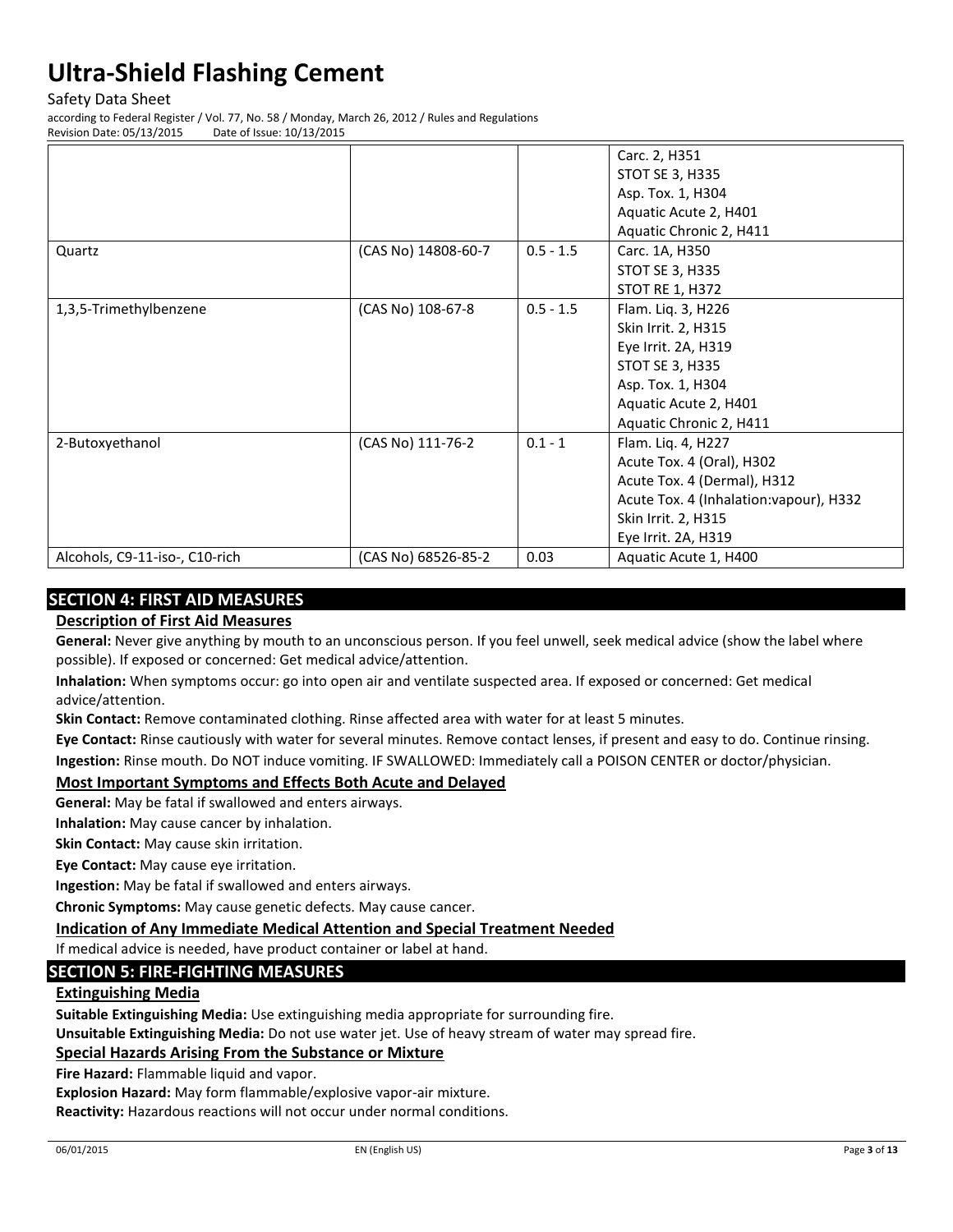Safety Data Sheet

according to Federal Register / Vol. 77, No. 58 / Monday, March 26, 2012 / Rules and Regulations Revision Date: 05/13/2015 Date of Issue: 10/13/2015

### **Advice for Firefighters**

#### **Precautionary Measures Fire:** Not available

**Firefighting Instructions:** Exercise caution when fighting any chemical fire.

**Protection During Firefighting:** Do not enter fire area without proper protective equipment, including respiratory protection.

**Hazardous Combustion Products**: Carbon dioxide, carbon monoxide, smoke, fumes, unburned hydrocarbons and oxides of sulfur and/or nitrogen. Hydrogen sulfide and other sulfur-containing gases can evolve from this product particularily at elevated temperatures. Corrosive vapors.

### **Reference to Other Sections**

Refer to section 9 for flammability properties.

### **SECTION 6: ACCIDENTAL RELEASE MEASURES**

### **Personal Precautions, Protective Equipment and Emergency Procedures**

**General Measures:** Use special care to avoid static electric charges. Keep away from heat/sparks/open flames/hot surfaces. – No smoking. Handle in accordance with good industrial hygiene and safety practice. Do not allow product to spread into the environment.

#### **For Non-Emergency Personnel**

**Protective Equipment:** Use appropriate personal protection equipment (PPE).

**Emergency Procedures:** Evacuate unnecessary personnel. Evacuate unnecessary personnel.

#### **For Emergency Personnel**

**Protective Equipment:** Equip cleanup crew with proper protection. Use appropriate personal protection equipment (PPE). **Emergency Procedures:** Ventilate area.

# **Environmental Precautions**

Prevent entry to sewers and public waters. Avoid release to the environment.

#### **Methods and Material for Containment and Cleaning Up**

**For Containment:** Absorb and/or contain spill with inert material. Do not take up in combustible material such as: saw dust or cellulosic material.

**Methods for Cleaning Up:** Collect spillage. Clear up spills immediately and dispose of waste safely.

### **Reference to Other Sections**

See heading 8, Exposure Controls and Personal Protection.

### **SECTION 7: HANDLING AND STORAGE**

### **Precautions for Safe Handling**

**Additional Hazards When Processed:** Handle empty containers with care because residual vapors are flammable. Contains Sulfur, may release small amounts of hydrogen sulfide. Hydrogen sulfide is a highly flammable, explosive gas under certain conditions, is a toxic gas, and may be fatal. Gas can accumulate in the headspace of closed containers, use caution when opening sealed containers. Heating the product or containers can cause thermal decomposition of the product and release hydrogen sulfide.

**Hygiene Measures:** Handle in accordance with good industrial hygiene and safety procedures. Wash hands and other exposed areas with mild soap and water before eating, drinking, or smoking and again when leaving work.

### **Conditions for Safe Storage, Including Any Incompatibilities**

**Technical Measures:** Proper grounding procedures to avoid static electricity should be followed. Ground/bond container and receiving equipment. Use explosion-proof electrical, lighting, ventilating equipment.

**Storage Conditions:** Store in a dry, cool and well-ventilated place. Keep container closed when not in use. Store locked up.

**Incompatible Materials:** Strong acids. Strong bases. Strong oxidizers.

**Specific End Use(s)** Asphalt Roofing Cement/Mastic

# **SECTION 8: EXPOSURE CONTROLS/PERSONAL PROTECTION**

### **Control Parameters**

| Asphalt (8052-42-4) |                               |                         |              |
|---------------------|-------------------------------|-------------------------|--------------|
| Mexico              | OEL TWA $(mg/m3)$             | 5 mg/m <sup>3</sup>     |              |
| Mexico              | OEL STEL (mg/m <sup>3</sup> ) | 10 mg/m <sup>3</sup>    |              |
| USA ACGIH           | ACGIH TWA $(mg/m3)$           | $0.5 \,\mathrm{mg/m^3}$ |              |
| USA NIOSH           | NIOSH REL (ceiling) $(mg/m3)$ | 5 mg/m <sup>3</sup>     |              |
| Ontario             | OEL TWA $(mg/m3)$             | $0.5 \,\mathrm{mg/m^3}$ |              |
| 06/01/2015          | EN (English US)               |                         | Page 4 of 13 |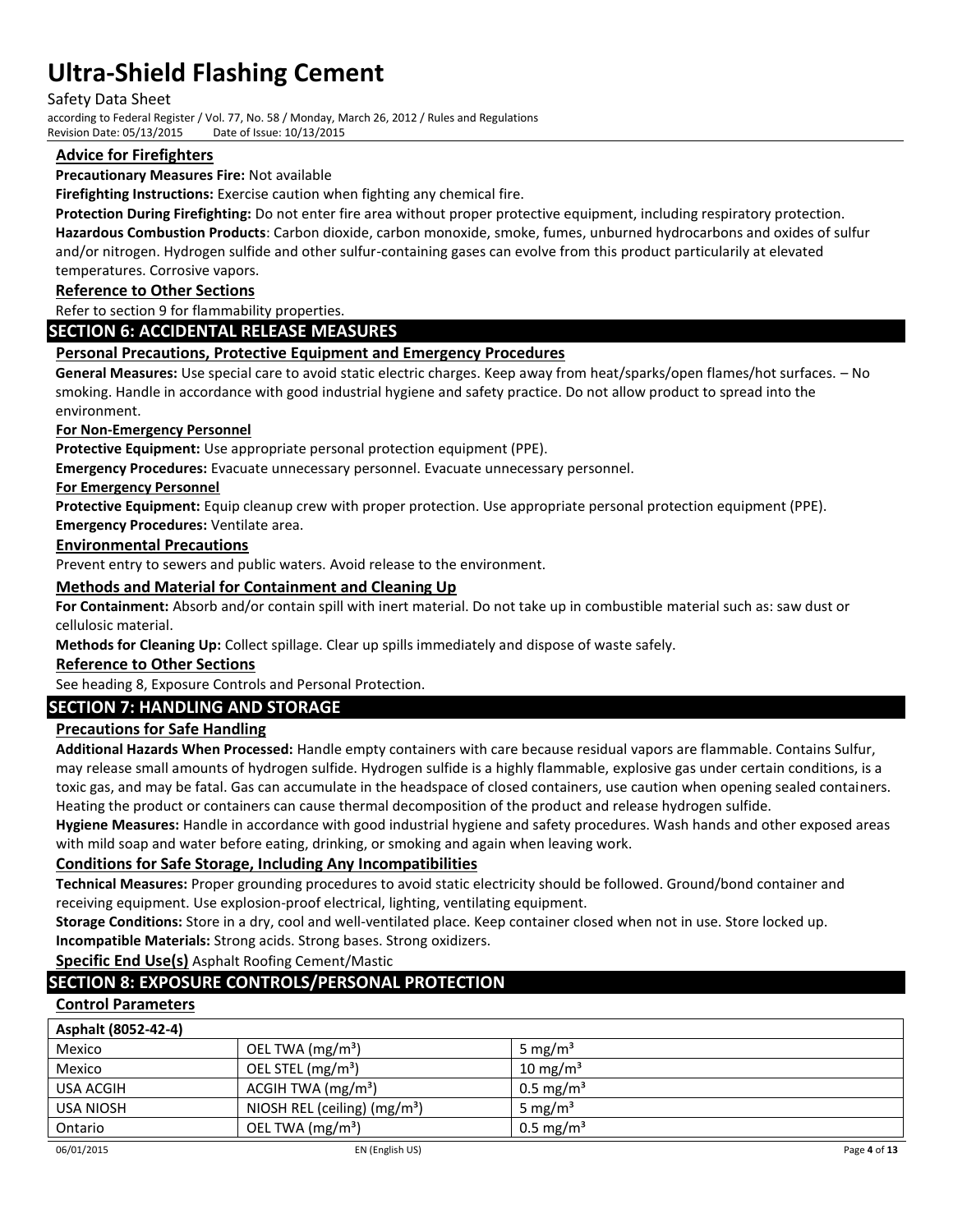Safety Data Sheet

according to Federal Register / Vol. 77, No. 58 / Monday, March 26, 2012 / Rules and Regulations Revision Date: 05/13/2015 Date of Issue: 10/13/2015

| Hydrogen sulfide (7783-06-4)        |                                          |                                                                           |
|-------------------------------------|------------------------------------------|---------------------------------------------------------------------------|
| Mexico                              | OEL TWA (mg/m <sup>3</sup> )             | 14 mg/ $m3$                                                               |
| Mexico                              | OEL TWA (ppm)                            | 10 ppm                                                                    |
| Mexico                              | OEL STEL (mg/m <sup>3</sup> )            | $21$ mg/m <sup>3</sup>                                                    |
| Mexico                              | OEL STEL (ppm)                           | 15 ppm                                                                    |
| <b>USA ACGIH</b>                    | <b>ACGIH TWA (ppm)</b>                   | 1 ppm                                                                     |
| <b>USA ACGIH</b>                    | ACGIH STEL (ppm)                         | 5 ppm                                                                     |
| USA OSHA                            | OSHA PEL (Ceiling) (ppm)                 | 20 ppm                                                                    |
| <b>USA NIOSH</b>                    | NIOSH REL (ceiling) (mg/m <sup>3</sup> ) | 15 mg/ $m3$                                                               |
| <b>USA NIOSH</b>                    | NIOSH REL (ceiling) (ppm)                | 10 ppm                                                                    |
| <b>USA IDLH</b>                     | US IDLH (ppm)                            | 100 ppm                                                                   |
| Ontario                             | OEL STEL (ppm)                           | 15 ppm                                                                    |
| Ontario                             | OEL TWA (ppm)                            | 10 ppm                                                                    |
| Benzene, 1,2,4-trimethyl- (95-63-6) |                                          |                                                                           |
| <b>USA NIOSH</b>                    | NIOSH REL (TWA) (mg/m <sup>3</sup> )     | 125 mg/m <sup>3</sup>                                                     |
| <b>USA NIOSH</b>                    | NIOSH REL (TWA) (ppm)                    | 25 ppm                                                                    |
| Stoddard solvent (8052-41-3)        |                                          |                                                                           |
| Mexico                              | OEL TWA (mg/m <sup>3</sup> )             | 523 $mg/m3$                                                               |
| Mexico                              | OEL TWA (ppm)                            | 100 ppm                                                                   |
| Mexico                              | OEL STEL (mg/m <sup>3</sup> )            | 1050 mg/m <sup>3</sup>                                                    |
| Mexico                              | OEL STEL (ppm)                           | 200 ppm                                                                   |
| <b>USA ACGIH</b>                    | <b>ACGIH TWA (ppm)</b>                   | 100 ppm                                                                   |
| USA OSHA                            | OSHA PEL (TWA) (mg/m <sup>3</sup> )      | 2900 mg/m <sup>3</sup>                                                    |
| USA OSHA                            | OSHA PEL (TWA) (ppm)                     | 500 ppm                                                                   |
| <b>USA NIOSH</b>                    | NIOSH REL (TWA) (mg/m <sup>3</sup> )     | 350 $mg/m3$                                                               |
| <b>USA NIOSH</b>                    | NIOSH REL (ceiling) (mg/m <sup>3</sup> ) | 1800 mg/m <sup>3</sup>                                                    |
| <b>USA IDLH</b>                     | US IDLH $(mg/m3)$                        | 20000 mg/m <sup>3</sup>                                                   |
| Ontario                             | OEL TWA (mg/m <sup>3</sup> )             | 525 mg/m <sup>3</sup> (140°C Flash aliphatic solvent)                     |
| 1,3,5-Trimethylbenzene (108-67-8)   |                                          |                                                                           |
| <b>USA NIOSH</b>                    | NIOSH REL (TWA) (mg/m <sup>3</sup> )     | 125 mg/m $3$                                                              |
| <b>USA NIOSH</b>                    | NIOSH REL (TWA) (ppm)                    | 25 ppm                                                                    |
| Quartz (14808-60-7)                 |                                          |                                                                           |
| Mexico                              | OEL TWA (mg/m <sup>3</sup> )             | $0.1$ mg/m <sup>3</sup>                                                   |
| <b>USA ACGIH</b>                    | ACGIH TWA (mg/m <sup>3</sup> )           | $0.025$ mg/m <sup>3</sup>                                                 |
| USA OSHA                            | OSHA PEL (STEL) (mg/m <sup>3</sup> )     | 250 mppcf/%SiO <sub>2</sub> +5, 10mg/m <sup>3</sup> /%SiO <sub>2</sub> +2 |
| <b>USA NIOSH</b>                    | NIOSH REL (TWA) (mg/m <sup>3</sup> )     | $0.05$ mg/m <sup>3</sup>                                                  |
| <b>USA IDLH</b>                     | US IDLH $(mg/m3)$                        | 50 mg/ $m3$                                                               |
| Ontario                             | OEL TWA (mg/m <sup>3</sup> )             | 0.10 mg/m <sup>3</sup> (designated substances regulation)                 |
|                                     |                                          |                                                                           |
| 2-Butoxyethanol (111-76-2)          |                                          |                                                                           |
| Mexico                              | OEL TWA (mg/m <sup>3</sup> )             | 120 mg/m $3$                                                              |
| Mexico                              | OEL TWA (ppm)                            | 26 ppm                                                                    |
| Mexico                              | OEL STEL (mg/m <sup>3</sup> )            | 360 mg/m $3$                                                              |
| Mexico                              | OEL STEL (ppm)<br><b>ACGIH TWA (ppm)</b> | 75 ppm                                                                    |
| <b>USA ACGIH</b>                    |                                          | 20 ppm<br>240 mg/m $3$                                                    |
| USA OSHA<br>USA OSHA                | OSHA PEL (TWA) (mg/m <sup>3</sup> )      |                                                                           |
|                                     | OSHA PEL (TWA) (ppm)                     | 50 ppm                                                                    |
| <b>USA NIOSH</b>                    | NIOSH REL (TWA) (mg/m <sup>3</sup> )     | 24 mg/m <sup>3</sup>                                                      |
| <b>USA NIOSH</b><br>USA IDLH        | NIOSH REL (TWA) (ppm)<br>US IDLH (ppm)   | 5 ppm<br>700 ppm                                                          |
| 06/01/2015                          | EN (English US)                          | Page 5 of 13                                                              |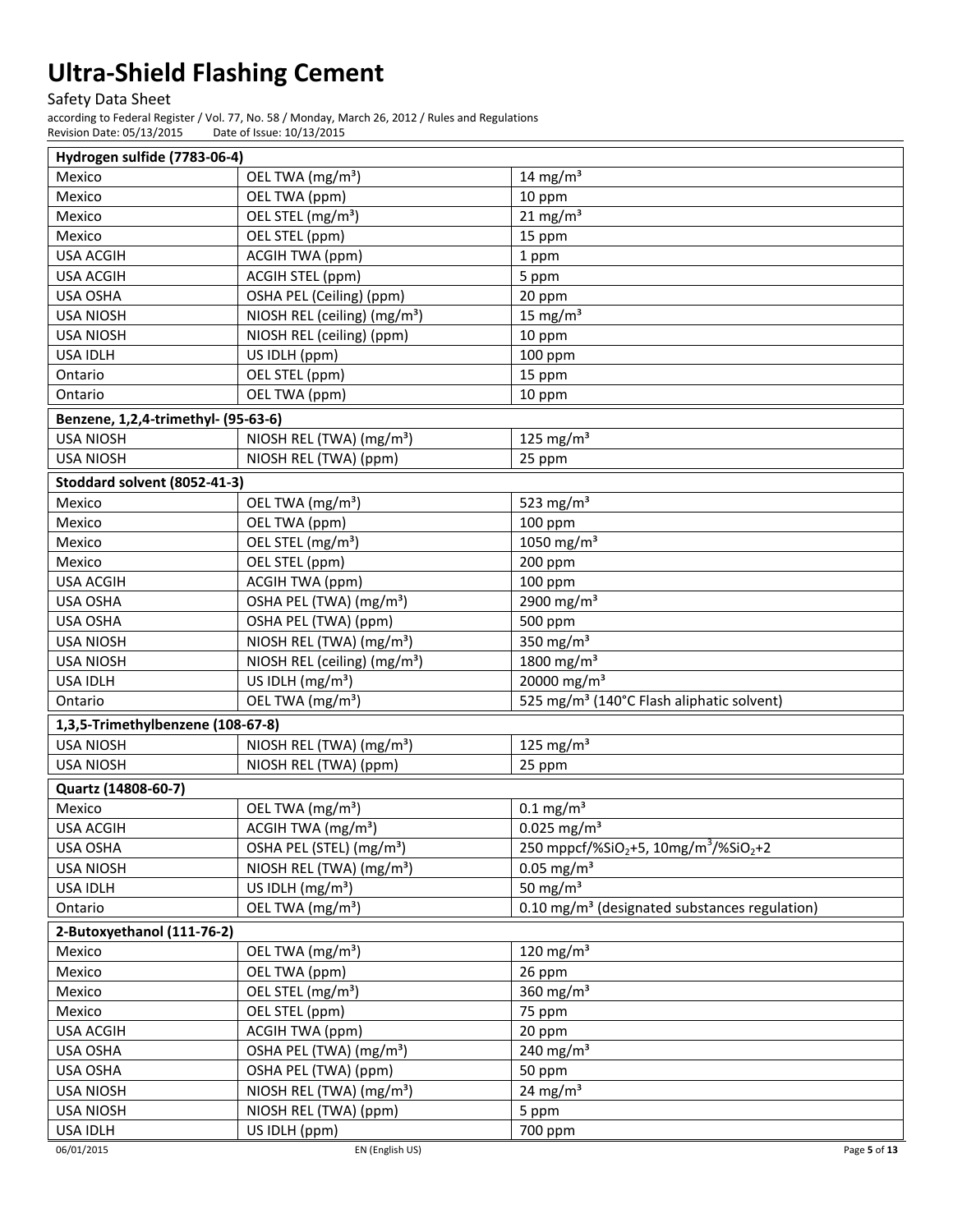#### Safety Data Sheet

according to Federal Register / Vol. 77, No. 58 / Monday, March 26, 2012 / Rules and Regulations

Revision Date: 05/13/2015 Date of Issue: 10/13/2015

| Ontario                         | OEL TWA (ppm)                        | 20 ppm                                                          |
|---------------------------------|--------------------------------------|-----------------------------------------------------------------|
| Kaolin (1332-58-7)              |                                      |                                                                 |
| Mexico                          | OEL TWA $(mg/m3)$                    | $10 \text{ mg/m}^3$                                             |
| Mexico                          | OEL STEL (mg/m <sup>3</sup> )        | $20 \text{ mg/m}^3$                                             |
| <b>USA ACGIH</b>                | ACGIH TWA $(mg/m3)$                  | $2 \text{ mg/m}^3$                                              |
| <b>USA OSHA</b>                 | OSHA PEL (TWA) (mg/m <sup>3</sup> )  | 5 mg/ $m3$                                                      |
| <b>USA NIOSH</b>                | NIOSH REL (TWA) (mg/m <sup>3</sup> ) | 5 mg/ $m3$                                                      |
| Ontario                         | OEL TWA (mg/m <sup>3</sup> )         | 2 mg/m <sup>3</sup> (containing no Asbestos and <1% Crystalline |
|                                 |                                      | silica)                                                         |
| <b>Attapulgite (12174-11-7)</b> |                                      |                                                                 |
| Cellulose (9004-34-6)           |                                      |                                                                 |
| Mexico                          | OEL TWA (mg/m <sup>3</sup> )         | $10 \text{ mg/m}^3$                                             |
| Mexico                          | OEL STEL (mg/m <sup>3</sup> )        | $20 \text{ mg/m}^3$                                             |
| <b>USA ACGIH</b>                | ACGIH TWA $(mg/m3)$                  | 10 mg/m <sup>3</sup>                                            |
| USA OSHA                        | OSHA PEL (TWA) (mg/m <sup>3</sup> )  | 5 mg/ $m3$                                                      |
| <b>USA NIOSH</b>                | NIOSH REL (TWA) (mg/m <sup>3</sup> ) | 5 mg/m <sup>3</sup>                                             |
| Ontario                         | OEL TWA $(mg/m3)$                    | $10 \text{ mg/m}^3$                                             |

# **Exposure Controls**

**Appropriate Engineering Controls:** Proper grounding procedures to avoid static electricity should be followed. Use explosion-proof equipment. Take precautionary measures against static discharges. Ensure all national/local regulations are observed. Gas detectors should be used when flammable gases/vapours may be released.

**Personal Protective Equipment:** On heating: wear respiratory equipment. Protective clothing. Protective goggles. Gloves.



**Materials for Protective Clothing:** Chemically resistant materials and fabrics.

**Hand Protection:** Wear chemically resistant protective gloves.

**Eye Protection:** Chemical goggles or safety glasses.

**Skin and Body Protection:** Not available

**Respiratory Protection:** When manufacturing or handling product in large quantities and vapors or mists may be generated, maintain airborne concentrations below recommended limits. Workplace risk assessments should be completed before specifying and implementing respirator usage. NIOSH approved respirators for protection should be used if respirators are found to be necessary.

**Other Information:** When using, do not eat, drink or smoke.

### **SECTION 9: PHYSICAL AND CHEMICAL PROPERTIES**

| <b>Information on Basic Physical and Chemical Properties</b> |                              |
|--------------------------------------------------------------|------------------------------|
| <b>Physical State</b>                                        | Liquid                       |
| Appearance                                                   | Viscous, Black               |
| Odor                                                         | Petroleum distillate         |
| <b>Odor Threshold</b>                                        | Not available                |
| рH                                                           | Not available                |
| <b>Relative Evaporation Rate (butylacetate=1)</b>            | Not available                |
| <b>Melting Point</b>                                         | Not available                |
| <b>Freezing Point</b>                                        | Not available                |
| <b>Boiling Point</b>                                         | 149 - 199 °C (300.2-390.2°F) |
| <b>Flash Point</b>                                           | 41 °C (105.8°F) TCC          |
| <b>Auto-ignition Temperature</b>                             | Not available                |
|                                                              |                              |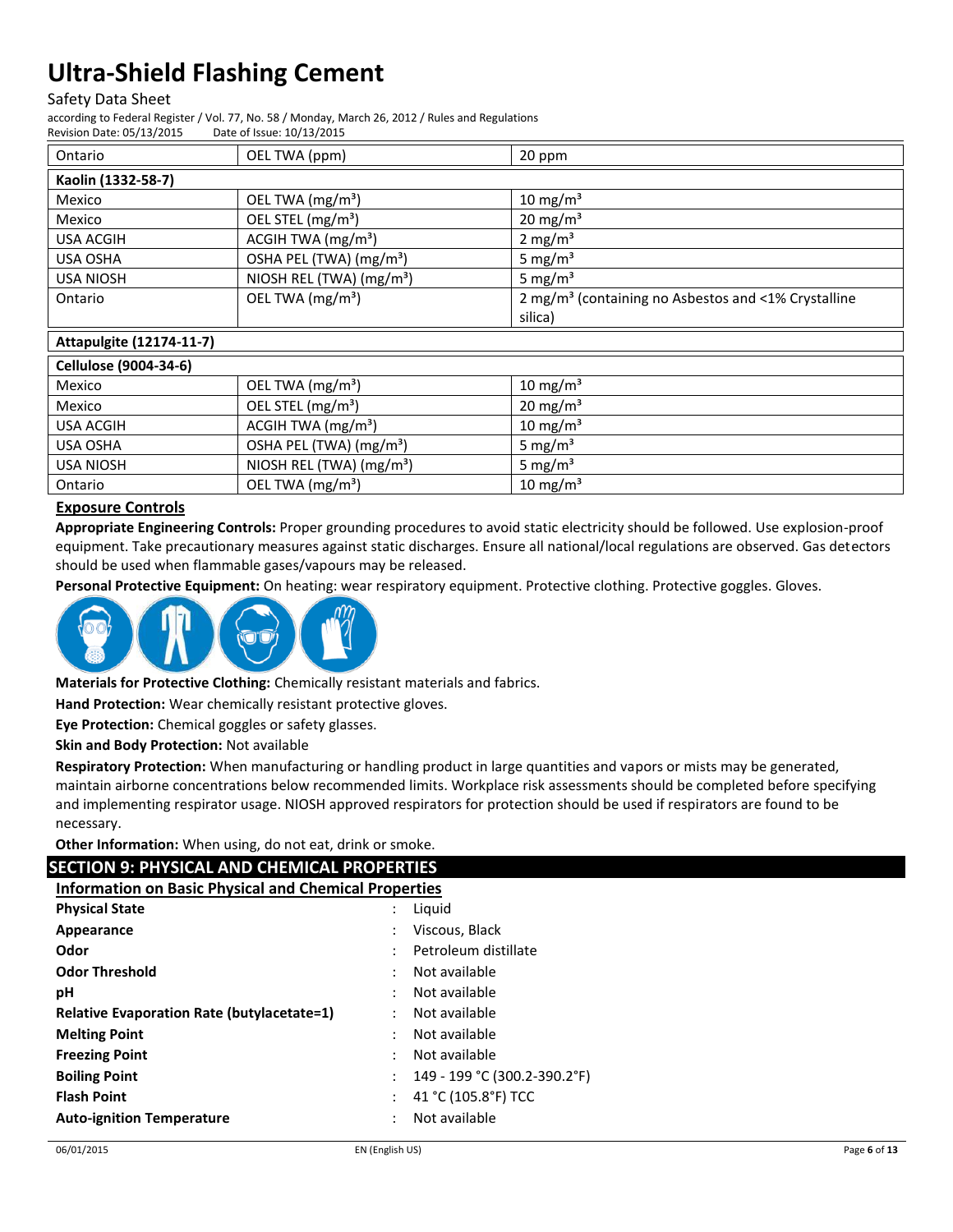Safety Data Sheet

according to Federal Register / Vol. 77, No. 58 / Monday, March 26, 2012 / Rules and Regulations Revision Date: 05/13/2015 Date of Issue: 10/13/2015

| Not available<br><b>Decomposition Temperature</b><br>٠<br>Flammability (solid, gas)<br>Not available<br>٠<br>Lower Flammable Limit<br>Not available<br>٠<br><b>Upper Flammable Limit</b><br>Not available |
|-----------------------------------------------------------------------------------------------------------------------------------------------------------------------------------------------------------|
|                                                                                                                                                                                                           |
|                                                                                                                                                                                                           |
|                                                                                                                                                                                                           |
|                                                                                                                                                                                                           |
| Not available<br><b>Vapor Pressure</b>                                                                                                                                                                    |
| <b>Relative Vapor Density at 20 °C</b><br>Not available<br>٠                                                                                                                                              |
| <b>Relative Density</b><br>Not available<br>٠                                                                                                                                                             |
| <b>Specific Gravity</b><br>1.08<br>÷                                                                                                                                                                      |
| Solubility<br>Insoluble<br>٠                                                                                                                                                                              |
| Partition coefficient: n-octanol/water<br>Not available                                                                                                                                                   |
| Not available<br><b>Viscosity</b>                                                                                                                                                                         |
| <b>Explosion Data - Sensitivity to Mechanical Impact</b><br>Not expected to present an explosion hazard due to mechanical impact.<br>$\ddot{\phantom{0}}$                                                 |
| <b>Explosion Data - Sensitivity to Static Discharge</b><br>Not expected to present an explosion hazard due to static discharge.<br>$\mathbf{r}$                                                           |
| 200 g/L<br><b>VOC</b><br>$\ddot{\cdot}$                                                                                                                                                                   |

# **SECTION 10: STABILITY AND REACTIVITY**

**Reactivity:** Hazardous reactions will not occur under normal conditions.

**Chemical Stability:** Flammable liquid and vapor. May form flammable/explosive vapor-air mixture.

**Possibility of Hazardous Reactions:** Hazardous polymerization will not occur.

**Conditions to Avoid:** Direct sunlight. Extremely high or low temperatures. Open flame. Overheating. Heat. Sparks.

**Incompatible Materials:** Strong acids. Strong bases. Strong oxidizers.

**Hazardous Decomposition Products:** Carbon oxides (CO, CO2). May release flammable gases. Contains a small amount of hydrogen sulfide. Hydrogen sulfide is a fatal, and highly flammable gas with a rotten egg odor that quickly causes odor fatigue. Heating of this product and storage under elevated temperatures or over long periods of time may release higher amounts of hydrogen sulfide. Hydrogen sulfide is also an asphyxiant.

### **SECTION 11: TOXICOLOGICAL INFORMATION**

**Information on Toxicological Effects - Product**

**Acute Toxicity:** Not classified

**LD50 and LC50 Data:** Not available

**Skin Corrosion/Irritation:** Not classified

**Serious Eye Damage/Irritation:** Causes serious eye irritation.

**Respiratory or Skin Sensitization:** Not classified

**Germ Cell Mutagenicity:** May cause genetic defects.

Teratogenicity: Not available

**Carcinogenicity:** May cause cancer (Inhalation).

**Specific Target Organ Toxicity (Repeated Exposure):** Not classified

**Reproductive Toxicity:** Not classified

**Specific Target Organ Toxicity (Single Exposure):** Not classified

**Aspiration Hazard:** May be fatal if swallowed and enters airways.

**Symptoms/Injuries After Inhalation:** May cause cancer by inhalation.

**Symptoms/Injuries After Skin Contact:** May cause skin irritation.

**Symptoms/Injuries After Eye Contact:** May cause eye irritation.

**Symptoms/Injuries After Ingestion:** May be fatal if swallowed and enters airways.

**Chronic Symptoms:** May cause genetic defects. May cause cancer.

### **Information on Toxicological Effects - Ingredient(s)**

**LD50 and LC50 Data:**

| Asphalt (8052-42-4) |                |
|---------------------|----------------|
| LD50 Oral Rat       | $>$ 5000 mg/kg |
| LD50 Dermal Rabbit  | > 2000 mg/kg   |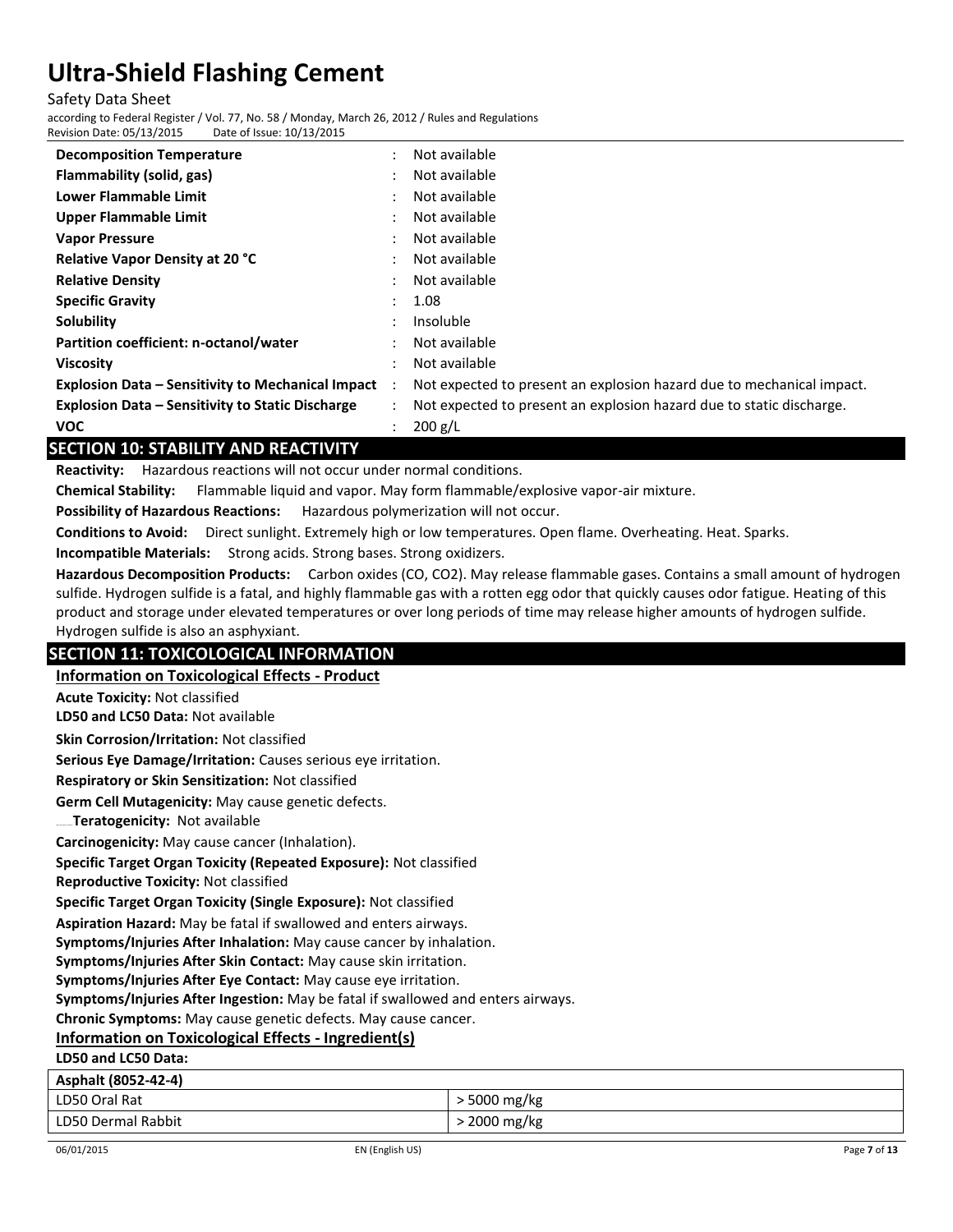### Safety Data Sheet

according to Federal Register / Vol. 77, No. 58 / Monday, March 26, 2012 / Rules and Regulations<br>Revision Date: 05/13/2015 Date of Issue: 10/13/2015 Revision Date: 05/13/2015

| Hydrogen sulfide (7783-06-4)                |                                               |  |
|---------------------------------------------|-----------------------------------------------|--|
| LC50 Inhalation Rat (mg/l)                  | 0.99 mg/l (Exposure time: 1 h)                |  |
| Benzene, 1,2,4-trimethyl- (95-63-6)         |                                               |  |
| LD50 Oral Rat                               | 6000 mg/kg                                    |  |
| <b>LD50 Dermal Rabbit</b>                   | > 3160 mg/kg                                  |  |
| LC50 Inhalation Rat (mg/l)                  | 18 g/m <sup>3</sup> (Exposure time: 4 h)      |  |
| Stoddard solvent (8052-41-3)                |                                               |  |
| LD50 Oral Rat                               | > 5 g/kg Behavioral somnolence                |  |
| LD50 Dermal Rabbit                          | $> 3$ mg/kg                                   |  |
| 1,3,5-Trimethylbenzene (108-67-8)           |                                               |  |
| LC50 Inhalation Rat (mg/l)                  | 24 g/m <sup>3</sup> (Exposure time: 4 h)      |  |
| Quartz (14808-60-7)                         |                                               |  |
| LD50 Oral Rat                               | > 5000 mg/kg                                  |  |
| 2-Butoxyethanol (111-76-2)                  |                                               |  |
| LD50 Oral Rat                               | 470 mg/kg                                     |  |
| LD50 Dermal Rat                             | 1680 mg/kg                                    |  |
| LC50 Inhalation Rat (ppm)                   | 450 ppm/4h                                    |  |
| <b>Cellulose (9004-34-6)</b>                |                                               |  |
| LC50 Inhalation Rat (mg/l)                  | > 5800 mg/m <sup>3</sup> (Exposure time: 4 h) |  |
| Alcohols, C9-11-iso-, C10-rich (68526-85-2) |                                               |  |
| LD50 Oral Rat                               | > 2648 mg/kg                                  |  |
| <b>LD50 Dermal Rabbit</b>                   | $> 3.16$ mg/kg                                |  |
| LC50 Inhalation Rat (ppm)                   | > 95.3 ppm                                    |  |
| Asphalt (8052-42-4)                         |                                               |  |
| <b>IARC Group</b>                           | 2B                                            |  |
| National Toxicity Program (NTP) Status      | Twelfth Report - Items under consideration.   |  |
| Quartz (14808-60-7)                         |                                               |  |
| <b>IARC Group</b>                           | 1                                             |  |
| National Toxicity Program (NTP) Status      | Known Human Carcinogens.                      |  |
| 2-Butoxyethanol (111-76-2)                  |                                               |  |
| <b>IARC Group</b>                           |                                               |  |
| National Toxicity Program (NTP) Status      | Evidence of Carcinogenicity.                  |  |
| <b>Attapulgite (12174-11-7)</b>             |                                               |  |
| <b>IARC Group</b>                           | 2B, 3                                         |  |
| <b>SECTION 12: ECOLOGICAL INFORMATION</b>   |                                               |  |
| <b>Toxicity</b>                             |                                               |  |

**Ecology - General:** Very toxic to aquatic life. Harmful to aquatic life with long lasting effects.

| Hydrogen sulfide (7783-06-4)        |                                                                                                 |
|-------------------------------------|-------------------------------------------------------------------------------------------------|
| LC50 Fish 1                         | 0.0448 mg/l (Exposure time: 96 h - Species: Lepomis macrochirus [flow-through])                 |
| LC 50 Fish 2                        | 0.016 mg/l (Exposure time: 96 h - Species: Pimephales promelas [flow-through])                  |
| Benzene, 1,2,4-trimethyl- (95-63-6) |                                                                                                 |
| LC50 Fish 1                         | 7.19 (7.19 - 8.28) mg/l (Exposure time: 96 h - Species: Pimephales promelas [flow-<br>through]) |
| EC50 Daphnia 1                      | 6.14 mg/l (Exposure time: 48 h - Species: Daphnia magna)                                        |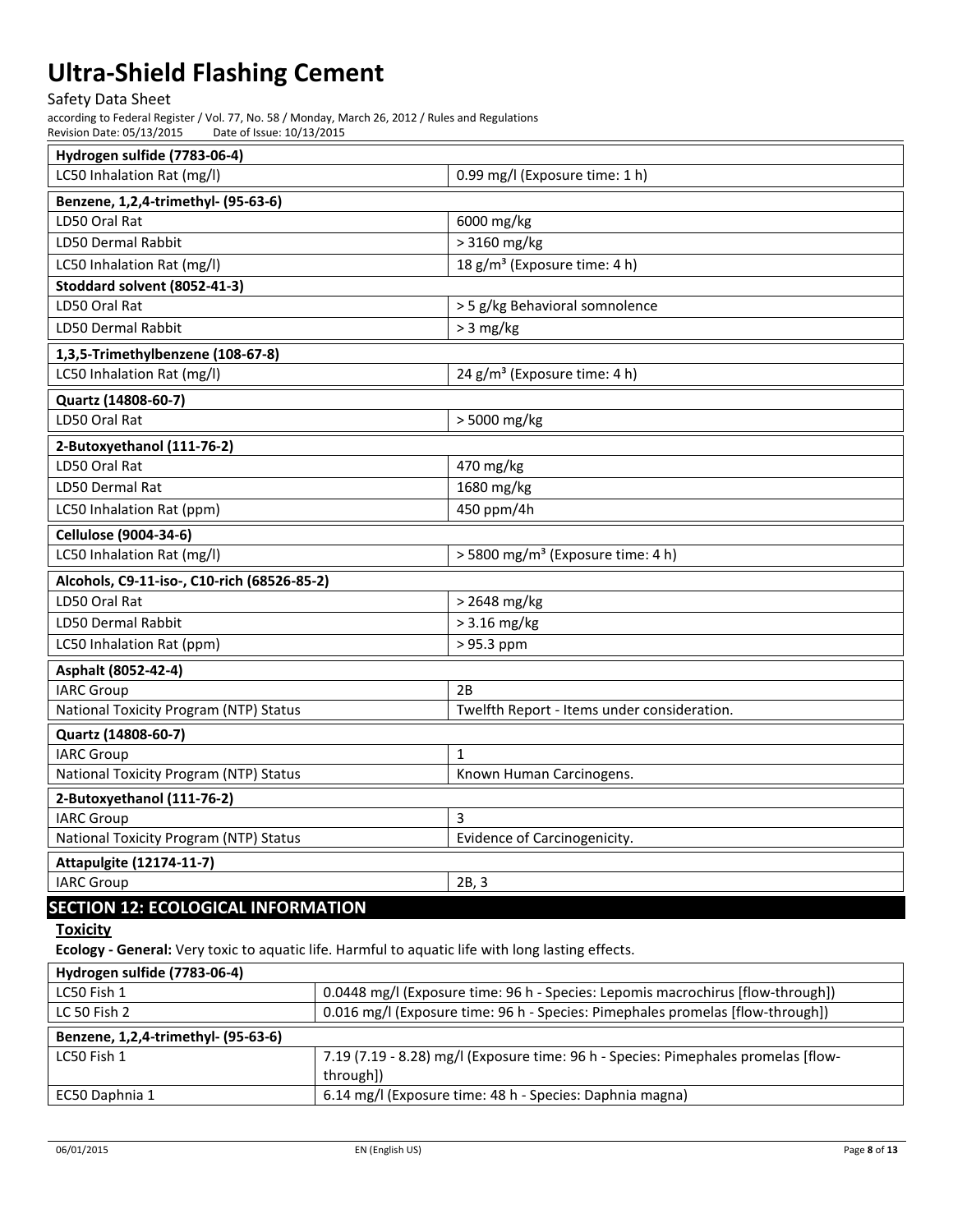#### Safety Data Sheet

according to Federal Register / Vol. 77, No. 58 / Monday, March 26, 2012 / Rules and Regulations<br>Revision Date: 05/13/2015 Date of Issue: 10/13/2015 Revision Date: 05/13/2015

| Stoddard solvent (8052-41-3)                |                                                                          |  |  |  |
|---------------------------------------------|--------------------------------------------------------------------------|--|--|--|
| LC50 Fish 1                                 | $0.42$ mg/l                                                              |  |  |  |
| 1,3,5-Trimethylbenzene (108-67-8)           |                                                                          |  |  |  |
| LC50 Fish 1                                 | 3.48 mg/l (Exposure time: 96 h - Species: Pimephales promelas)           |  |  |  |
| 2-Butoxyethanol (111-76-2)                  |                                                                          |  |  |  |
| LC50 Fish 1                                 | 1490 mg/l (Exposure time: 96 h - Species: Lepomis macrochirus [static])  |  |  |  |
| EC50 Daphnia 1                              | 1000 mg/l (Exposure time: 48 h - Species: Daphnia magna)                 |  |  |  |
| <b>LC 50 Fish 2</b>                         | 2950 mg/l (Exposure time: 96 h - Species: Lepomis macrochirus)           |  |  |  |
| Alcohols, C9-11-iso-, C10-rich (68526-85-2) |                                                                          |  |  |  |
| LC50 Fish 1                                 | $3$ mg/l                                                                 |  |  |  |
| LC50 other aquatic organisms 1              | 2.4 mg/l Algae                                                           |  |  |  |
| EC50 Daphnia 1                              | $4 \mu g/l$                                                              |  |  |  |
| <b>Persistence and Degradability</b>        |                                                                          |  |  |  |
| Flashing Bond <sup>®</sup>                  |                                                                          |  |  |  |
| Persistence and Degradability               | Not established. May cause long-term adverse effects in the environment. |  |  |  |
| <b>Bioaccumulative Potential</b>            |                                                                          |  |  |  |
| Flashing Bond <sup>®</sup>                  |                                                                          |  |  |  |
| <b>Bioaccumulative Potential</b>            | Not established.                                                         |  |  |  |
| Asphalt (8052-42-4)                         |                                                                          |  |  |  |
| BCF fish 1                                  | (no bioaccumulation expected)                                            |  |  |  |
| Log Pow                                     | > 6                                                                      |  |  |  |
| Hydrogen sulfide (7783-06-4)                |                                                                          |  |  |  |
| BCF fish 1                                  | (no bioaccumulation expected)                                            |  |  |  |
| Log Pow                                     | 0.45 (at 25 °C)                                                          |  |  |  |
| Benzene, 1,2,4-trimethyl- (95-63-6)         |                                                                          |  |  |  |
| Log Pow                                     | 3.63                                                                     |  |  |  |
| Stoddard solvent (8052-41-3)                |                                                                          |  |  |  |
| Log Pow                                     | 3.16 (Octanol/water partition coefficient 3.16/7.06)                     |  |  |  |
| 2-Butoxyethanol (111-76-2)                  |                                                                          |  |  |  |
| Log Pow                                     | $0.81$ (at 25 °C)                                                        |  |  |  |
| <b>Mobility in Soil Not available</b>       |                                                                          |  |  |  |

**Other Adverse Effects**

**Other Information:** Avoid release to the environment.

### **SECTION 13: DISPOSAL CONSIDERATIONS**

**Waste Disposal Recommendations:** Dispose of waste material in accordance with all local, regional, national, and international regulations.

**Additional Information:** Handle empty containers with care because residual vapors are flammable.

**Ecology – Waste Materials:** Hazardous waste due to toxicity. This material is hazardous to the aquatic environment. Keep out of sewers and waterways.

## **SECTION 14: TRANSPORT INFORMATION**

| 14.1 In Accordance with DOT  |   |                          |
|------------------------------|---|--------------------------|
| <b>Proper Shipping Name</b>  |   | : Non-Regulated Material |
| <b>Hazard Class</b>          |   |                          |
| <b>Identification Number</b> |   | : UN1999                 |
| Label Codes                  |   |                          |
| <b>Packing Group</b>         | : |                          |
| <b>ERG Number</b>            |   |                          |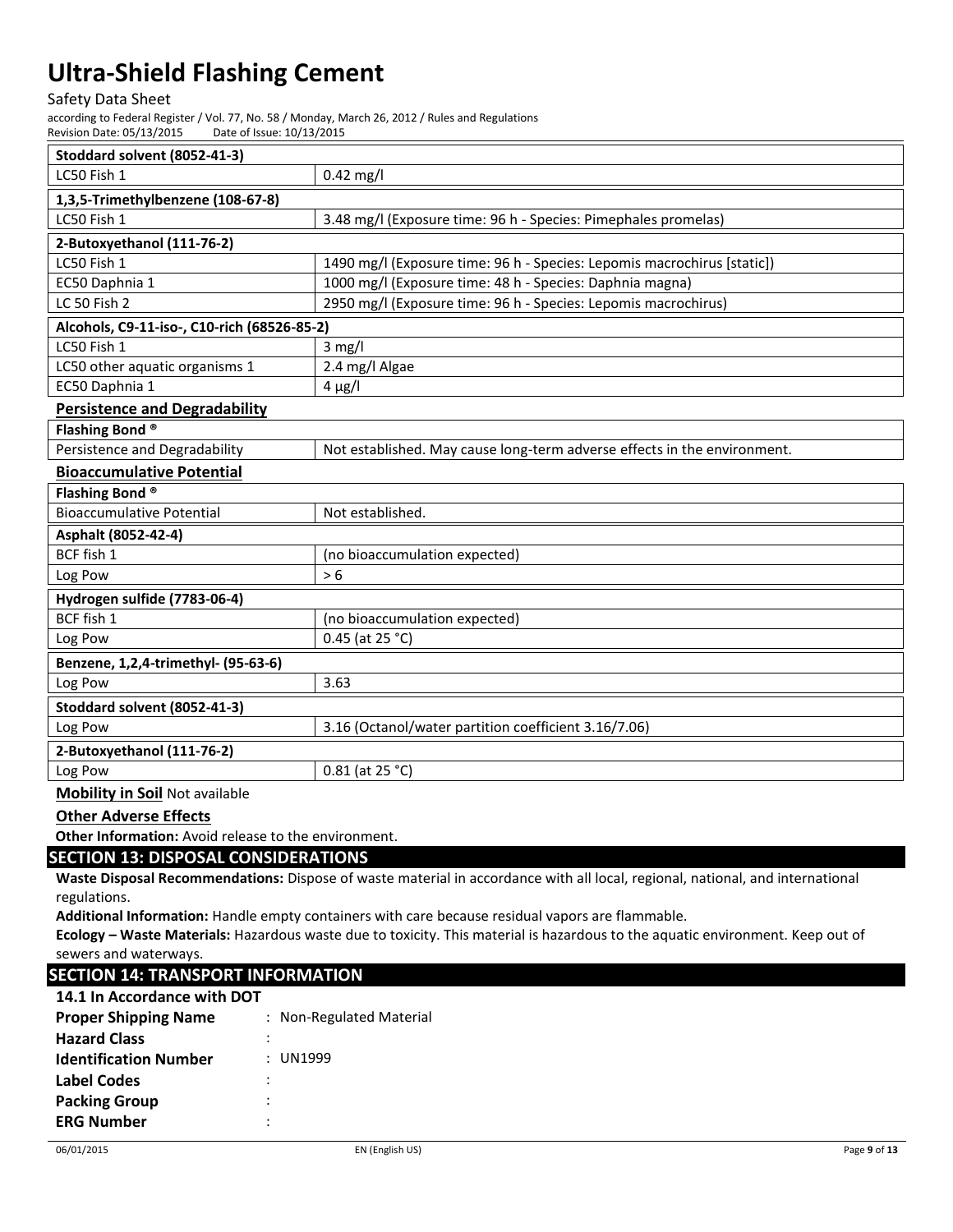Safety Data Sheet according to Federal Register / Vol. 77, No. 58 / Monday, March 26, 2012 / Rules and Regulations Revision Date: 05/13/2015

| 14.2 In Accordance with IMDG |                        |
|------------------------------|------------------------|
| <b>Proper Shipping Name</b>  | : TARS, LIQUID         |
| <b>Hazard Class</b>          | : 3                    |
| <b>Identification Number</b> | : UN1999               |
| <b>Packing Group</b>         | : III                  |
| <b>Label Codes</b>           | : 3                    |
| EmS-No. (Fire)               | $: F-E$                |
| EmS-No. (Spillage)           | $: S-F$                |
| <b>MFAG Number</b>           | 130                    |
| 14.3 In Accordance with IATA |                        |
| <b>Proper Shipping Name</b>  | : TARS, LIQUID         |
| <b>Packing Group</b>         | : III                  |
| <b>Identification Number</b> | : UN1999               |
| <b>Hazard Class</b>          | : 3                    |
| <b>Label Codes</b>           | : 3                    |
| <b>ERG Code (IATA)</b>       | : 3L                   |
| 14.4 In Accordance with TDG  |                        |
| <b>Proper Shipping Name</b>  | Non-Regulated Material |
| <b>Packing Group</b>         |                        |
| <b>Hazard Class</b>          |                        |
| <b>Identification Number</b> |                        |
| <b>Label Codes</b>           |                        |

# **SECTION 15: REGULATORY INFORMATION**

**US Federal Regulations**

| Asphalt (8052-42-4)                                                       |                                                                       |  |  |
|---------------------------------------------------------------------------|-----------------------------------------------------------------------|--|--|
| Listed on the United States TSCA (Toxic Substances Control Act) inventory |                                                                       |  |  |
| Hydrogen sulfide (7783-06-4)                                              |                                                                       |  |  |
| Listed on the United States TSCA (Toxic Substances Control Act) inventory |                                                                       |  |  |
| Listed on SARA Section 302 (Specific toxic chemical listings)             |                                                                       |  |  |
| Listed on SARA Section 313 (Specific toxic chemical listings)             |                                                                       |  |  |
| <b>SARA Section 302 Threshold Planning Quantity (TPQ)</b>                 | 500                                                                   |  |  |
| <b>SARA Section 313 - Emission Reporting</b>                              | 1.0%                                                                  |  |  |
| Benzene, 1,2,4-trimethyl- (95-63-6)                                       |                                                                       |  |  |
| Listed on the United States TSCA (Toxic Substances Control Act) inventory |                                                                       |  |  |
| Listed on SARA Section 313 (Specific toxic chemical listings)             |                                                                       |  |  |
| <b>SARA Section 313 - Emission Reporting</b><br>1.0%                      |                                                                       |  |  |
| Stoddard solvent (8052-41-3)                                              |                                                                       |  |  |
| Listed on the United States TSCA (Toxic Substances Control Act) inventory |                                                                       |  |  |
| 1,3,5-Trimethylbenzene (108-67-8)                                         |                                                                       |  |  |
| Listed on the United States TSCA (Toxic Substances Control Act) inventory |                                                                       |  |  |
| <b>EPA TSCA Regulatory Flag</b>                                           | T - T - indicates a substance that is the subject of a Section 4 test |  |  |
|                                                                           | rule under TSCA.                                                      |  |  |
| 1-Propanamine, 3-(isodecyloxy)-, acetate (28701-67-9)                     |                                                                       |  |  |
| Listed on the United States TSCA (Toxic Substances Control Act) inventory |                                                                       |  |  |
| Quartz (14808-60-7)                                                       |                                                                       |  |  |
| Listed on the United States TSCA (Toxic Substances Control Act) inventory |                                                                       |  |  |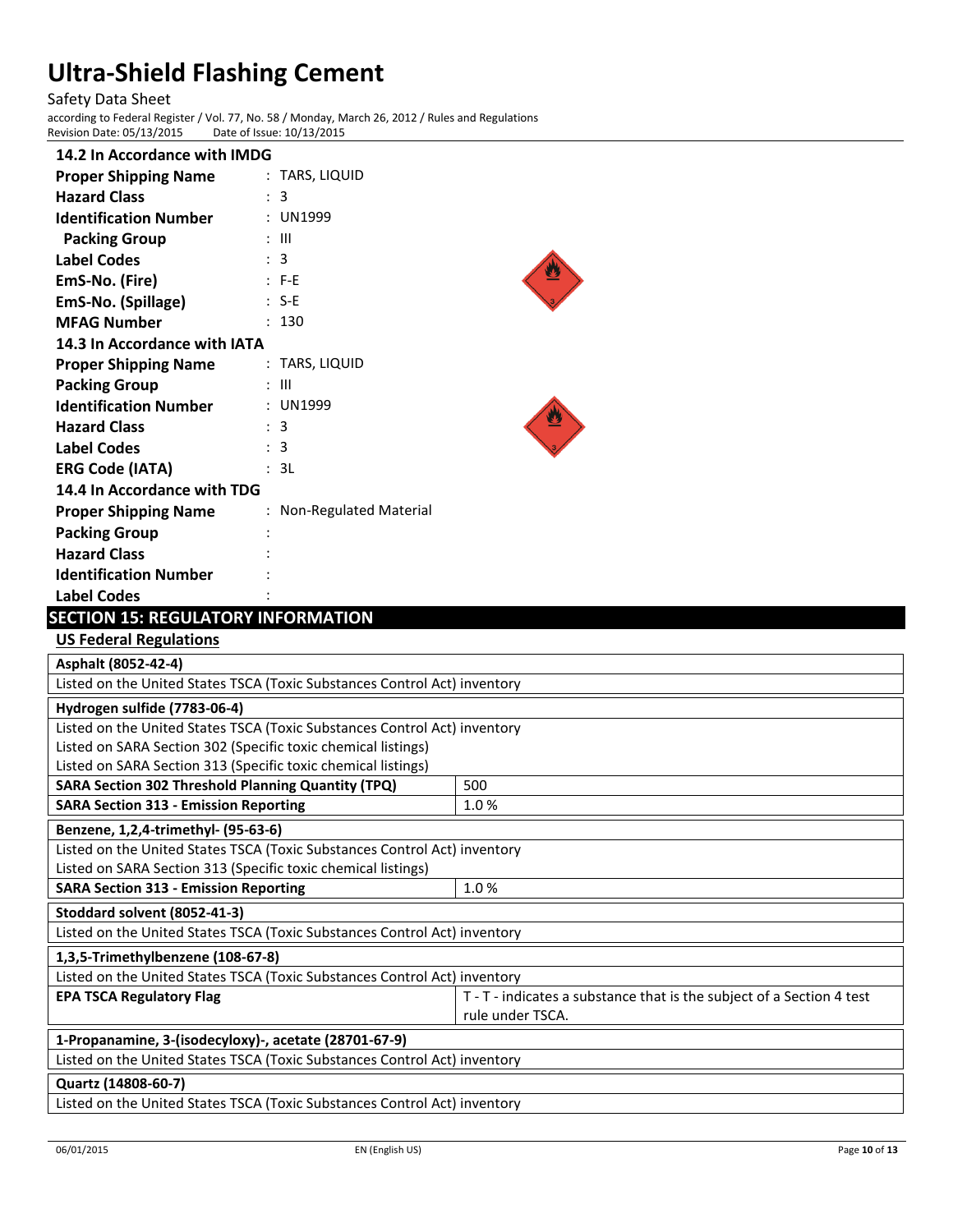# Safety Data Sheet

according to Federal Register / Vol. 77, No. 58 / Monday, March 26, 2012 / Rules and Regulations Revision Date: 05/13/2015 Date of Issue: 10/13/2015

| 2-Butoxyethanol (111-76-2)                                                                                          |                                                                |  |  |  |
|---------------------------------------------------------------------------------------------------------------------|----------------------------------------------------------------|--|--|--|
| Listed on the United States TSCA (Toxic Substances Control Act) inventory                                           |                                                                |  |  |  |
| Kaolin (1332-58-7)                                                                                                  |                                                                |  |  |  |
| Listed on the United States TSCA (Toxic Substances Control Act) inventory                                           |                                                                |  |  |  |
| <b>Cellulose (9004-34-6)</b>                                                                                        |                                                                |  |  |  |
| Listed on the United States TSCA (Toxic Substances Control Act) inventory                                           |                                                                |  |  |  |
| Alcohols, C9-11-iso-, C10-rich (68526-85-2)                                                                         |                                                                |  |  |  |
| Listed on the United States TSCA (Toxic Substances Control Act) inventory                                           |                                                                |  |  |  |
| <b>US State Regulations</b>                                                                                         |                                                                |  |  |  |
| Quartz (14808-60-7)                                                                                                 |                                                                |  |  |  |
| U.S. - California - Proposition 65 - Carcinogens List                                                               | WARNING: This product contains chemicals known to the State of |  |  |  |
|                                                                                                                     | California to cause cancer.                                    |  |  |  |
| <b>Attapulgite (12174-11-7)</b>                                                                                     |                                                                |  |  |  |
| U.S. - California - Proposition 65 - Carcinogens List                                                               | WARNING: This product contains chemicals known to the State of |  |  |  |
|                                                                                                                     | California to cause cancer.                                    |  |  |  |
| Asphalt (8052-42-4)                                                                                                 |                                                                |  |  |  |
| RTK - U.S. - Massachusetts - Right To Know List                                                                     |                                                                |  |  |  |
| RTK - U.S. - New Jersey - Right to Know Hazardous Substance List                                                    |                                                                |  |  |  |
| RTK - U.S. - Pennsylvania - RTK (Right to Know) List                                                                |                                                                |  |  |  |
| Hydrogen sulfide (7783-06-4)                                                                                        |                                                                |  |  |  |
| RTK - U.S. - Massachusetts - Right To Know List                                                                     |                                                                |  |  |  |
| RTK - U.S. - New Jersey - Right to Know Hazardous Substance List                                                    |                                                                |  |  |  |
| RTK - U.S. - Pennsylvania - RTK (Right to Know) - Environmental Hazard List                                         |                                                                |  |  |  |
| RTK - U.S. - Pennsylvania - RTK (Right to Know) List                                                                |                                                                |  |  |  |
| Benzene, 1,2,4-trimethyl- (95-63-6)                                                                                 |                                                                |  |  |  |
| RTK - U.S. - Massachusetts - Right To Know List                                                                     |                                                                |  |  |  |
| RTK - U.S. - New Jersey - Right to Know Hazardous Substance List                                                    |                                                                |  |  |  |
| RTK - U.S. - Pennsylvania - RTK (Right to Know) - Environmental Hazard List                                         |                                                                |  |  |  |
| RTK - U.S. - Pennsylvania - RTK (Right to Know) List                                                                |                                                                |  |  |  |
| Stoddard solvent (8052-41-3)                                                                                        |                                                                |  |  |  |
| RTK - U.S. - Massachusetts - Right To Know List                                                                     |                                                                |  |  |  |
| RTK - U.S. - New Jersey - Right to Know Hazardous Substance List                                                    |                                                                |  |  |  |
| RTK - U.S. - Pennsylvania - RTK (Right to Know) List                                                                |                                                                |  |  |  |
| 1,3,5-Trimethylbenzene (108-67-8)                                                                                   |                                                                |  |  |  |
| RTK - U.S. - Massachusetts - Right To Know List                                                                     |                                                                |  |  |  |
| Quartz (14808-60-7)                                                                                                 |                                                                |  |  |  |
| RTK - U.S. - Massachusetts - Right To Know List                                                                     |                                                                |  |  |  |
| RTK - U.S. - New Jersey - Right to Know Hazardous Substance List                                                    |                                                                |  |  |  |
| RTK - U.S. - Pennsylvania - RTK (Right to Know) List                                                                |                                                                |  |  |  |
| 2-Butoxyethanol (111-76-2)                                                                                          |                                                                |  |  |  |
| RTK - U.S. - Massachusetts - Right To Know List<br>RTK - U.S. - New Jersey - Right to Know Hazardous Substance List |                                                                |  |  |  |
| RTK - U.S. - Pennsylvania - RTK (Right to Know) List                                                                |                                                                |  |  |  |
| Kaolin (1332-58-7)                                                                                                  |                                                                |  |  |  |
| RTK - U.S. - Massachusetts - Right To Know List                                                                     |                                                                |  |  |  |
| RTK - U.S. - New Jersey - Right to Know Hazardous Substance List                                                    |                                                                |  |  |  |
| RTK - U.S. - Pennsylvania - RTK (Right to Know) List                                                                |                                                                |  |  |  |
|                                                                                                                     |                                                                |  |  |  |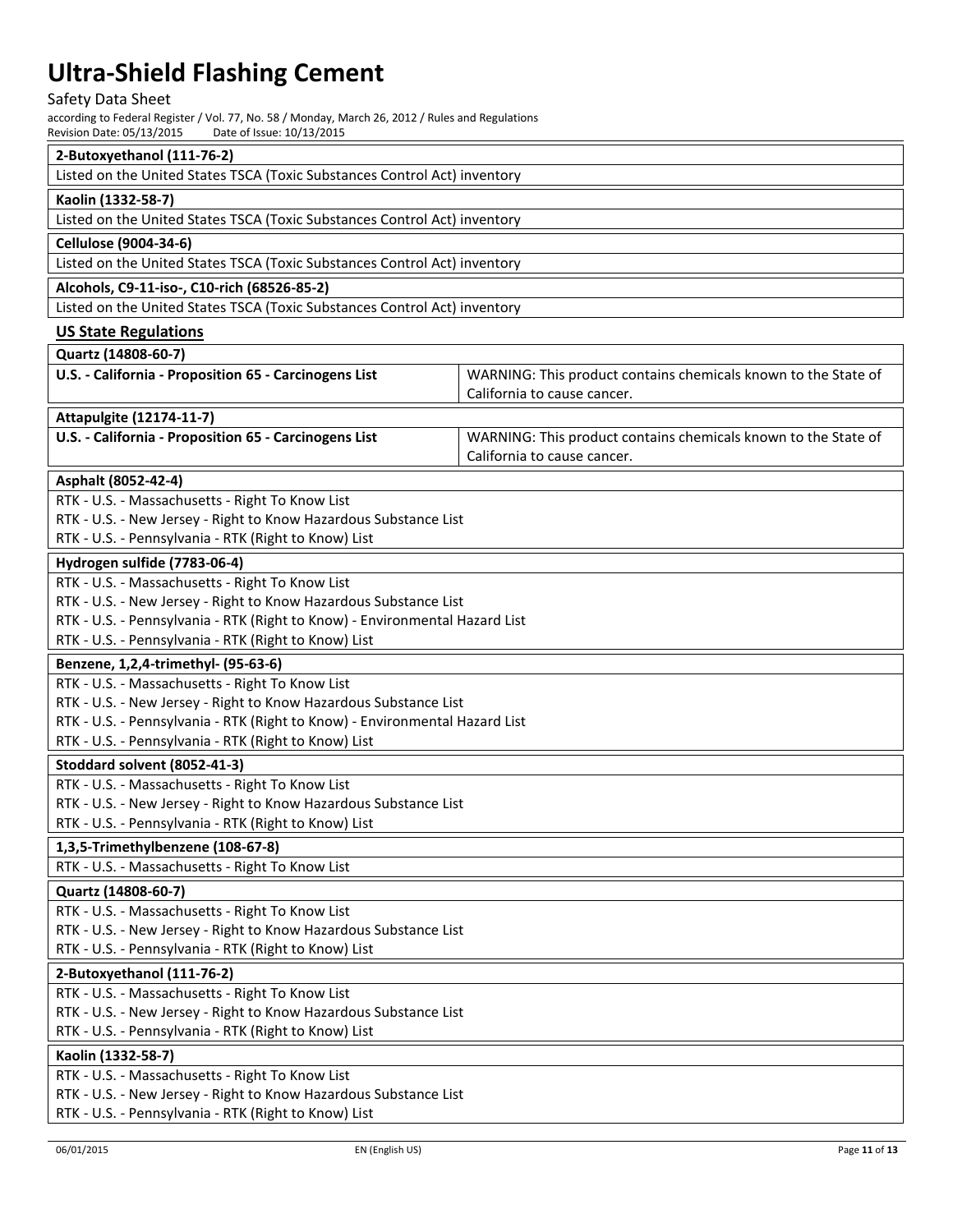Safety Data Sheet

according to Federal Register / Vol. 77, No. 58 / Monday, March 26, 2012 / Rules and Regulations<br>Revision Date: 05/13/2015 Date of Issue: 10/13/2015 Revision Date: 05/13/2015

### **Cellulose (9004-34-6)**

- RTK U.S. Massachusetts Right To Know List
- RTK U.S. New Jersey Right to Know Hazardous Substance List
- RTK U.S. Pennsylvania RTK (Right to Know) List

| <b>Canadian Regulations</b>                                      |                                                                                                    |  |  |  |  |
|------------------------------------------------------------------|----------------------------------------------------------------------------------------------------|--|--|--|--|
| <b>Ultra-Shield Flashing Cement</b>                              |                                                                                                    |  |  |  |  |
| <b>WHMIS Classification</b>                                      | Class B Division 3 - Combustible Liquid                                                            |  |  |  |  |
|                                                                  | Class D Division 2 Subdivision A - Very toxic material causing other toxic effects                 |  |  |  |  |
|                                                                  | Class D Division 2 Subdivision B - Toxic material causing other toxic effects                      |  |  |  |  |
|                                                                  |                                                                                                    |  |  |  |  |
|                                                                  |                                                                                                    |  |  |  |  |
|                                                                  |                                                                                                    |  |  |  |  |
| Asphalt (8052-42-4)                                              |                                                                                                    |  |  |  |  |
|                                                                  | Listed on the Canadian DSL (Domestic Substances List) inventory.                                   |  |  |  |  |
| Hydrogen sulfide (7783-06-4)                                     |                                                                                                    |  |  |  |  |
|                                                                  | Listed on the Canadian DSL (Domestic Substances List) inventory.                                   |  |  |  |  |
| Listed on the Canadian Ingredient Disclosure List                |                                                                                                    |  |  |  |  |
| <b>WHMIS Classification</b>                                      | Class A - Compressed Gas                                                                           |  |  |  |  |
|                                                                  | Class B Division 1 - Flammable Gas                                                                 |  |  |  |  |
|                                                                  | Class D Division 1 Subdivision A - Very toxic material causing immediate and serious toxic effects |  |  |  |  |
|                                                                  | Class D Division 2 Subdivision B - Toxic material causing other toxic effects                      |  |  |  |  |
| Benzene, 1,2,4-trimethyl- (95-63-6)                              |                                                                                                    |  |  |  |  |
|                                                                  | Listed on the Canadian DSL (Domestic Substances List) inventory.                                   |  |  |  |  |
| Listed on the Canadian Ingredient Disclosure List                |                                                                                                    |  |  |  |  |
| <b>WHMIS Classification</b>                                      | Class B Division 3 - Combustible Liquid                                                            |  |  |  |  |
|                                                                  | Class D Division 2 Subdivision A - Very toxic material causing other toxic effects                 |  |  |  |  |
|                                                                  | Class D Division 2 Subdivision B - Toxic material causing other toxic effects                      |  |  |  |  |
| Stoddard solvent (8052-41-3)                                     |                                                                                                    |  |  |  |  |
|                                                                  | Listed on the Canadian DSL (Domestic Substances List) inventory.                                   |  |  |  |  |
| Listed on the Canadian Ingredient Disclosure List                |                                                                                                    |  |  |  |  |
| <b>WHMIS Classification</b>                                      | Class B Division 3 - Combustible Liquid                                                            |  |  |  |  |
|                                                                  | Class D Division 2 Subdivision B - Toxic material causing other toxic effects                      |  |  |  |  |
| 1,3,5-Trimethylbenzene (108-67-8)                                |                                                                                                    |  |  |  |  |
|                                                                  | Listed on the Canadian DSL (Domestic Substances List) inventory.                                   |  |  |  |  |
| Listed on the Canadian Ingredient Disclosure List                |                                                                                                    |  |  |  |  |
| <b>WHMIS Classification</b>                                      | Class B Division 3 - Combustible Liquid                                                            |  |  |  |  |
| 1-Propanamine, 3-(isodecyloxy)-, acetate (28701-67-9)            |                                                                                                    |  |  |  |  |
|                                                                  | Listed on the Canadian DSL (Domestic Substances List) inventory.                                   |  |  |  |  |
| Quartz (14808-60-7)                                              |                                                                                                    |  |  |  |  |
|                                                                  | Listed on the Canadian DSL (Domestic Substances List) inventory.                                   |  |  |  |  |
| Listed on the Canadian Ingredient Disclosure List                |                                                                                                    |  |  |  |  |
| <b>WHMIS Classification</b>                                      | Class D Division 2 Subdivision A - Very toxic material causing other toxic effects                 |  |  |  |  |
| 2-Butoxyethanol (111-76-2)                                       |                                                                                                    |  |  |  |  |
| Listed on the Canadian DSL (Domestic Substances List) inventory. |                                                                                                    |  |  |  |  |
| Listed on the Canadian Ingredient Disclosure List                |                                                                                                    |  |  |  |  |
| <b>WHMIS Classification</b>                                      | Class B Division 3 - Combustible Liquid                                                            |  |  |  |  |
|                                                                  | Class D Division 1 Subdivision A - Very toxic material causing immediate and serious toxic effects |  |  |  |  |
| 06/01/2015                                                       | EN (English US)<br>Page 12 of 13                                                                   |  |  |  |  |